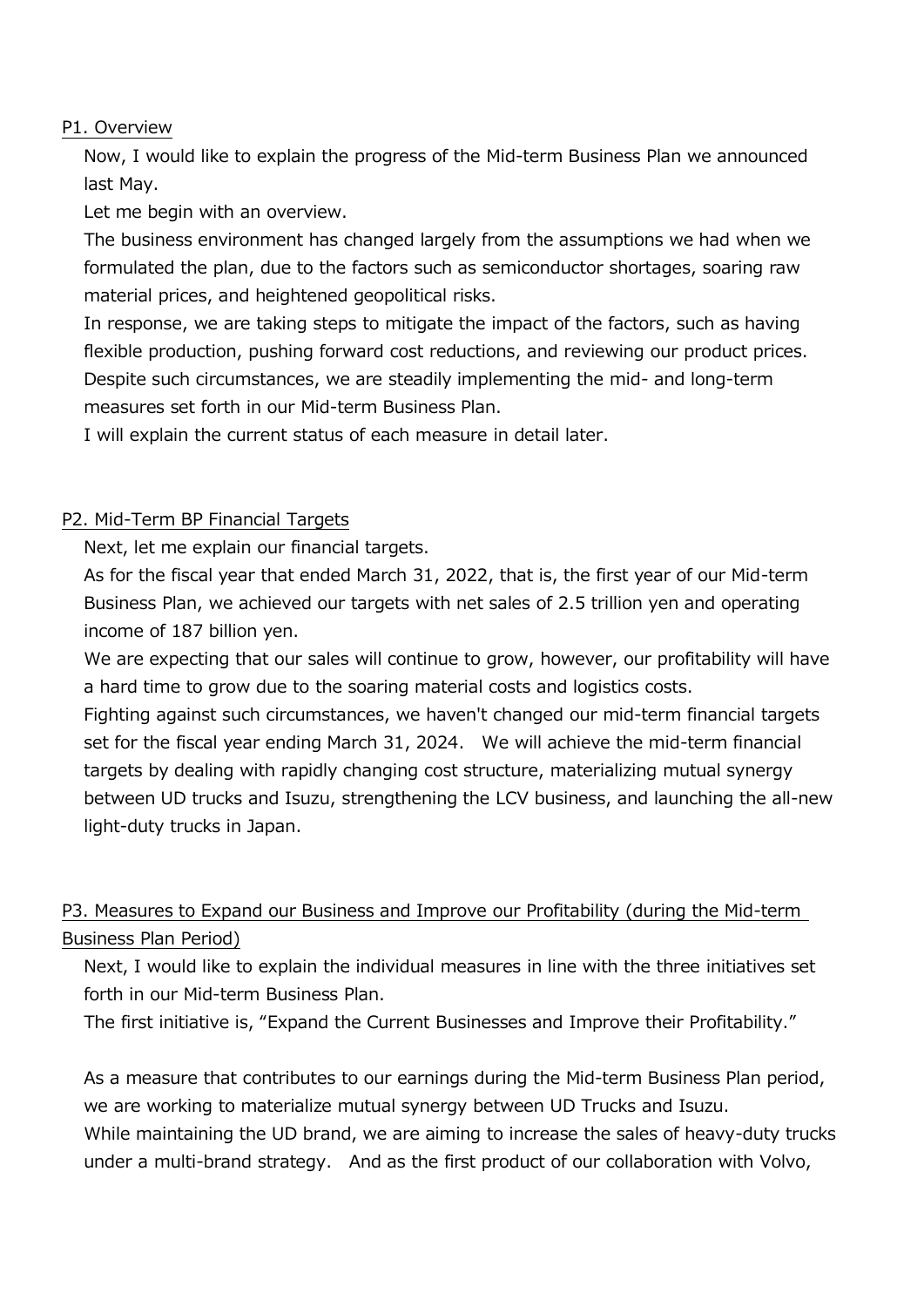we will introduce a new tractor unit to the market through both the Isuzu and UD channels in 2023.

Isuzu and UD Trucks are cooperating on the sales front as well. The domestic sales divisions of both companies were put together into our new headquarters, and the overseas sales divisions will also begin to work together soon.

UD Trucks' corporate strength is getting reinforced. As seeable effects, they are achieving cost reductions through joint transportation and common parts purchasing with Isuzu, and the quality of products is being improved.

Regarding our LCV business, the role sharing among our three global production bases has progressed.

As for our Thai base, which is our mother plant, we have increased their producing capacity to 340,000 units per year, seeing that a new model, has been well received by high-end users.

As for our Indian base, we are promoting localization of production, regarding them as our export base for vehicles for workhorse applications. In addition, we are strengthening exports from them to the Middle East.

As for our South African base, they have started production of a new model, so that they are enjoying the parallel production of the new model and the previous model now. We will expand our LCV business by making maximum use of the three production bases.

### P4. Measures to Expand our Business and Improve our Profitability (Future)

Next, let me touch upon our measures leading to our future earnings.

We have started joint full model change development of the heavy-duty truck models by Isuzu and UD Trucks for the Japanese- and other Asian markets, utilizing the alliance collaboration with the Volvo Group in the area of new technologies.

As for mid- and light-duty trucks, we are going to release all-new models by the end of this fiscal year. Providing a wide range of variants including battery electric ones, we will launch the all-new models first in Japan, followed by overseas rollouts, through both the Isuzu and UD channels.

One of the features of these all-new mid- and light-duty models is that we employed "I-MACS" in their development. I-MACS is our modular design concept that allows for flexible product development in order to respond to various needs and power source types of each country and region.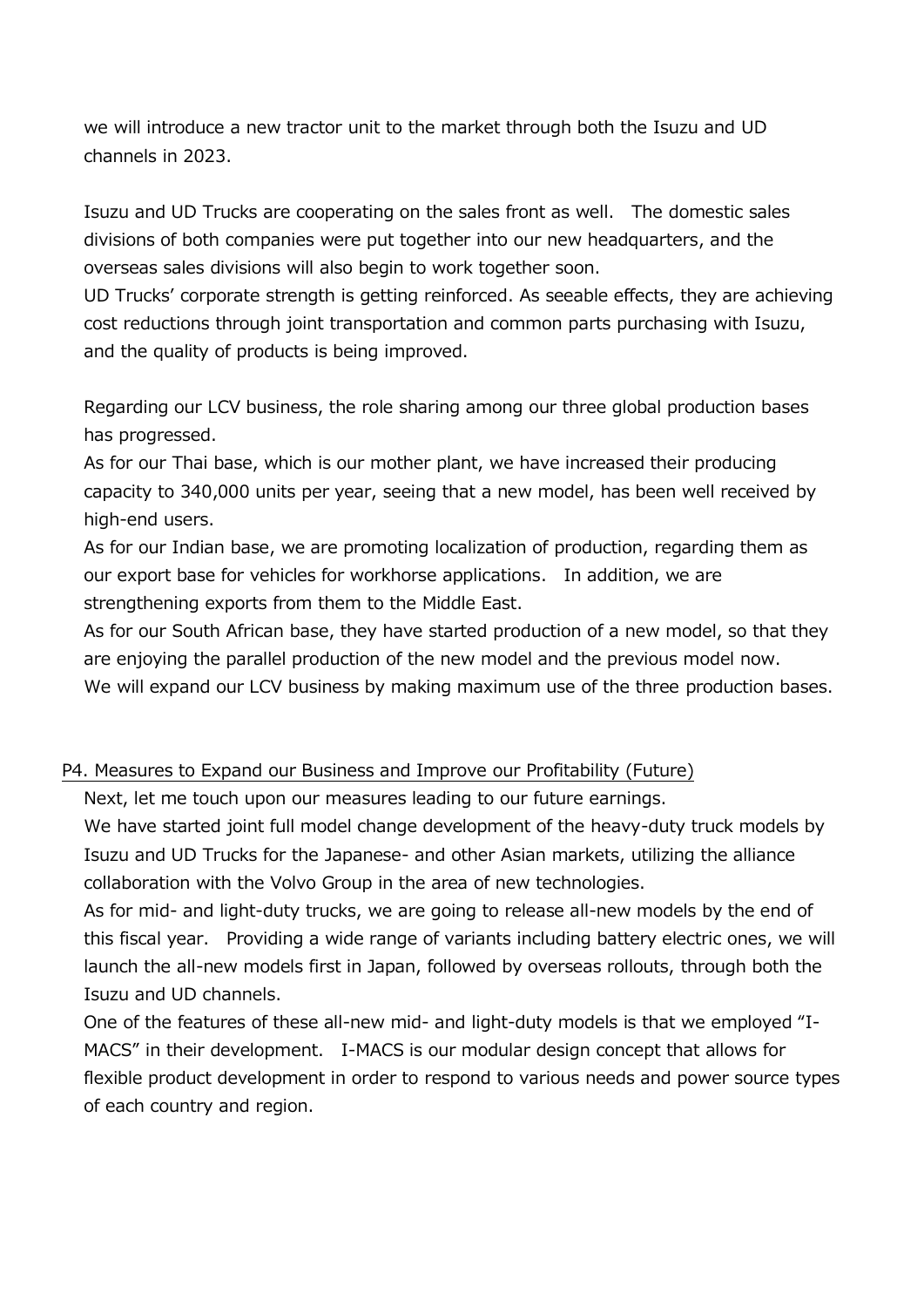## P5. Carbon Neutrality Strategy (1)

Let me move to the second initiative, "Axes of Innovation".

First, I would like to explain the status of our Carbon Neutrality Strategy.

We are implementing our measures for carbon neutrality in line with our initial assumptions.

The Japanese government embodied its Green Growth Strategy last June, and made clear the targets for Japanese commercial vehicles to achieve. We will continue to challenge carbon neutrality, aiming at achieving the clarified targets. I would like to tell you about our specific measures as shown on the next chart.

## P6. Carbon Neutrality Strategy (2)

As I mentioned earlier, we will launch a light-duty battery electric truck model, first in Japan within this fiscal year, and then in the U.S. and Europe.

We will also launch a variant that can be driven by regular driver's license holders in Japan.

In addition, we are developing a heavy-duty, battery electric route bus model, aiming at a launch in 2024.

And we launched the heavy-duty LNG-powered truck model, GIGA-LNG, last October, ahead of the other Japanese commercial vehicle manufacturers.

In addition, we are also engaged in advance engineering and demonstration tests of lightduty and heavy-duty fuel cell truck models, a heavy-duty fuel cell route bus model, an electric pickup model, and a mid-duty battery electric truck model for the U.S. market. We will continue to examine the possibility of various technologies without narrowing our technology options.

# P7. Contributing to Logistics Evolution as a CV OEM.

Next, I would like to talk about connected vehicles and autonomous driving.

In the area of connected vehicle technology, we will begin offering a new connected service platform this October. The platform, that integrates the services of Isuzu and Fujitsu, is named "Commercial Vehicle Connected Information Platform".

In relation to this, UD Trucks will start an operational trial of the "MIMAMORI" fleet management service in January next year.

In addition, through CJPT, we will continue to promote linkage with a wide range of data platforms based on the Toyota Mobility Service Platform.